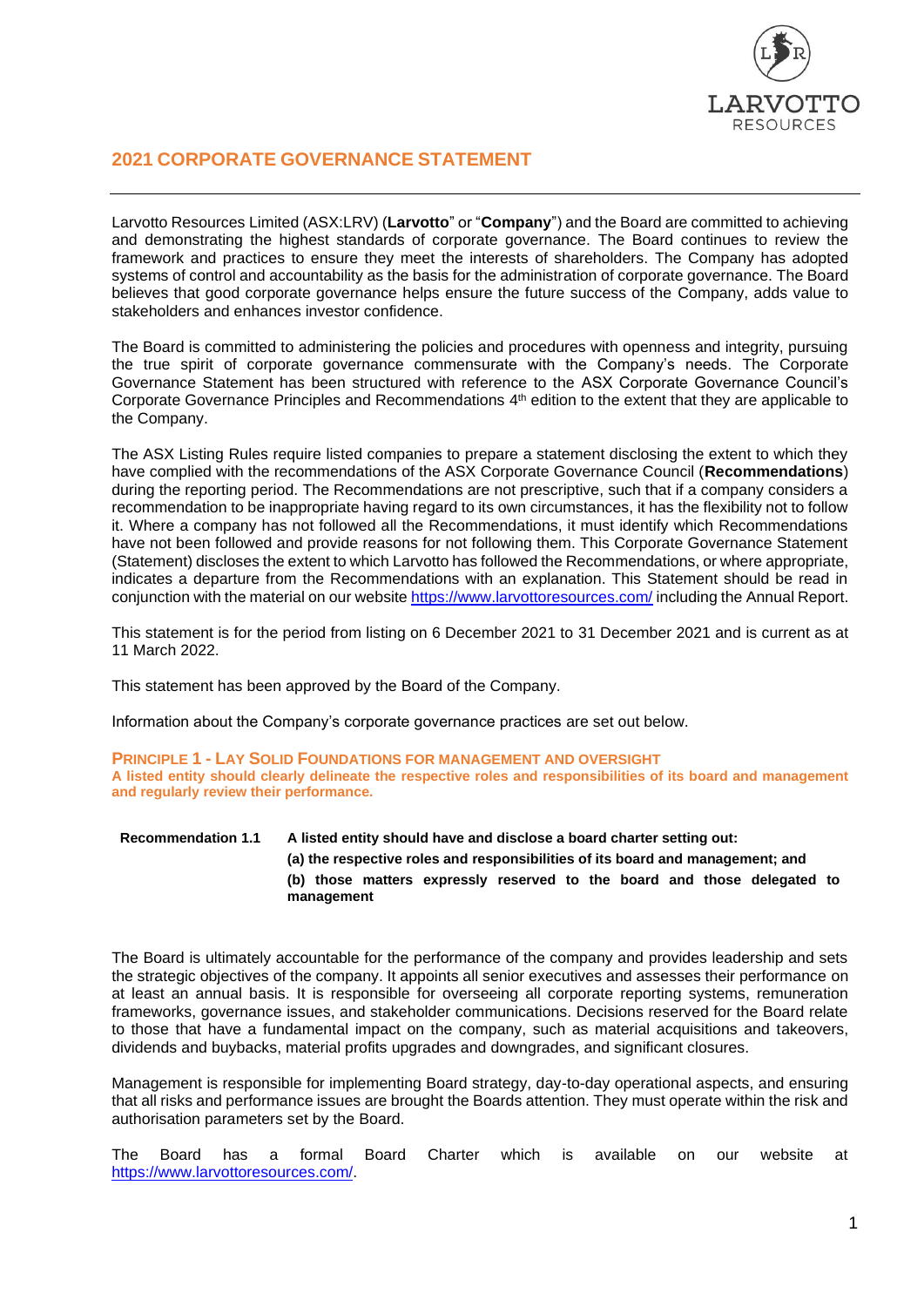

The Board charter sets out the specific responsibilities of the Board, requirements as to the Board's composition, the roles and responsibilities of the Chairman and Company Secretary, the establishment, operation and management of Board Committees, Directors' access to Company records and information, details of the Board's relationship with management, details of the Board's performance review and details of the Board's disclosure policy.

The Board delegates responsibility for the day-to-day management of the Company and its business to the Managing Director (**MD**). The MD is supported by the senior executive team and delegates authority to appropriate senior executives for specific activities. The Board maintains ultimate responsibility for strategy, control and risk profile of the Group.

The Company's Constitution provides that the number of Directors shall not be less than three. There is no requirement for any shareholding qualification.

If the Company's activities increase in size, nature and scope, the size of the Board will be reviewed periodically and the optimum number of Directors required to adequately supervise the Company's activities will be determined within the limitations imposed by the Constitution and as circumstances demand.

Mr Mark Tomlinson is Chair of the Board and is considered to be an independent director of the Company.

# **Recommendation 1.2 A listed entity should:**

**(a) undertake appropriate checks before appointing a person, or putting forward to security holders a candidate for election, as a director; and (b) provide security holders with all material information in its possession relevant to a decision on whether or not to elect or re-elect a director.**

The criteria for determining the identification and application of a suitable candidate for the Board shall include quality of the individual, background of experience and achievement, compatibility with other Board members, credibility within the Company's scope of activities, intellectual ability to contribute to Board duties and physical ability to undertake Board duties and responsibilities. The use of an external facilitator may be utilised periodically to assist and make the appropriate checks in the review process.

Directors were initially appointed by the full Board, subject to election via rotation by shareholders at the next Annual General Meeting. Under the Company's Constitution the tenure of a Director (other than Managing Director, and only one Managing Director where the position is jointly held) is subject to reappointment by shareholders not later than the third anniversary following his or her last appointment. Subject to the requirements of the Corporations Act, the Board does not subscribe to the principle of retirement age and there is no maximum period of service as a Director. A Managing Director may be appointed for the year and on any terms the Directors think fit and, subject to the terms of any agreement entered into, the appointment may be revoked on notice.

All material information relevant to a decision on whether or not to elect or re-elect a Director will be provided to security holders in the Notice of Meeting containing the resolution to elect or re-elect a Director.

#### **Recommendation 1.3 A listed entity should have a written agreement with each director and senior executive setting out the terms of their appointment.**

Each director and senior executive is party to a written agreement with the Company which sets out the terms of that Director's or senior executive's appointment. Details of executive contracts in place are detailed in the Company's Annual Remuneration Report in the Annual Report.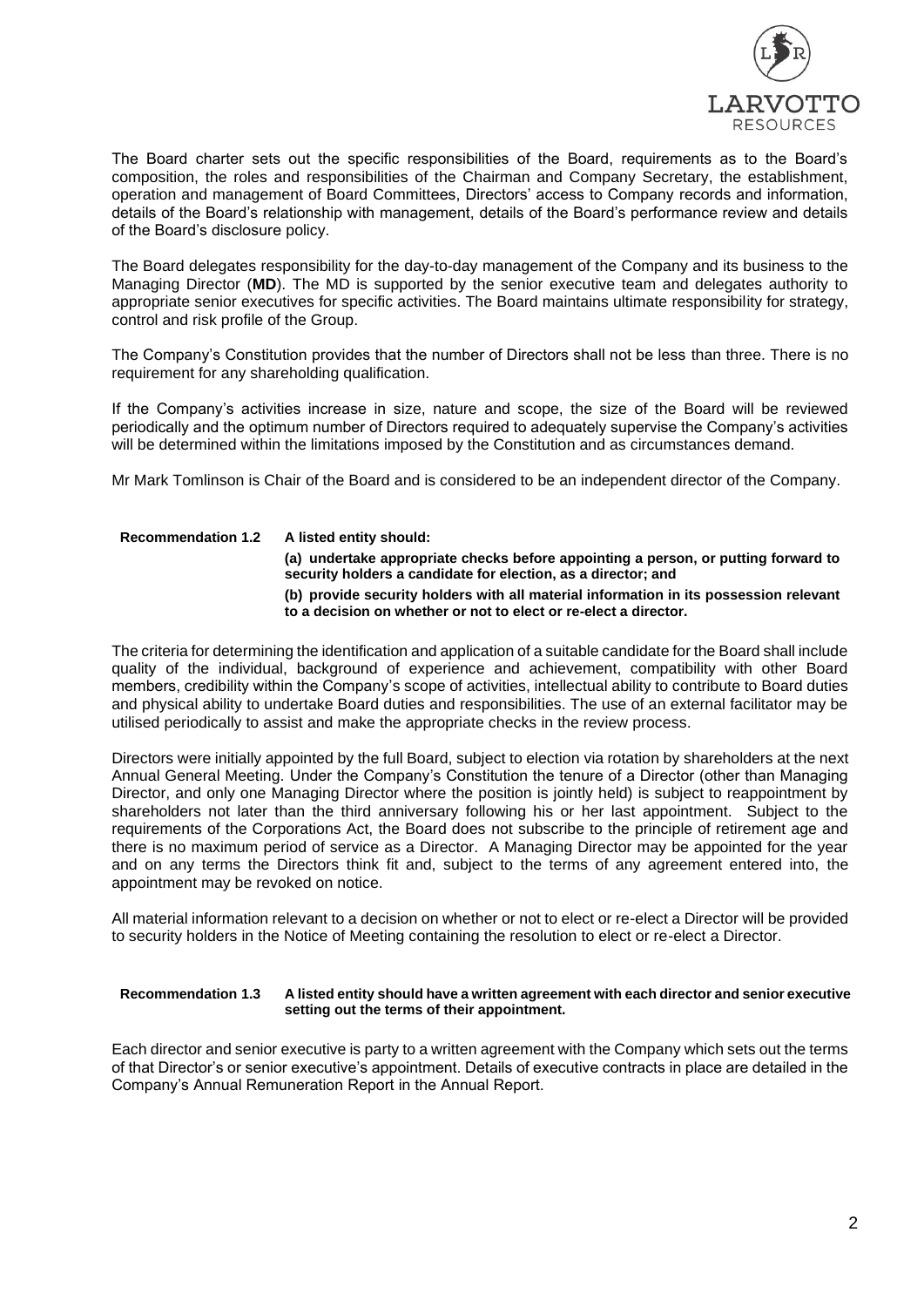

#### **Recommendation 1.4 The company secretary of a listed entity should be accountable directly to the board, through the chair, on all matters to do with the proper functioning of the board.**

The Board is supported by the Company Secretary, whose role includes supporting the Board on governance matters, assisting the Board with meetings and directors' duties, and acting as an interface between the Board and senior executives across the Group. The Board and individual Directors have access to the Company Secretary.

The Company Secretary is appointed by the Board by resolution. The Company Secretary is accountable directly to the Board, through the Chairman, on all matters regarding the proper functioning of the Board.

The role of the Company Secretary is responsible for the following matters:

- Advising the Board and Committees on governance matters.
- Monitoring adherence of Board and Committees to policies and procedures.
- Coordinating timely completion and despatch of Board and Committee papers.
- Ensuring business at Board and Committee meeting is accurately captured in the minutes.
- Helping to organise and facilitate induction and professional development of Directors

Details regarding our Company Secretary, including experience and qualifications, is set out in the Directors' Report in our Annual Report.

# **Recommendation 1.5 A listed entity should:**

**(a) have and disclose a diversity policy;**

**(b) through its board or a committee of the board set measurable objectives for achieving gender diversity in the composition of its board, senior executives and workforce generally; and**

**(c) disclose in relation to each reporting period:**

- **(1) the measurable objectives set for that period to achieve gender diversity;**
- **(2) the entity's progress towards achieving those objectives; and**
- **(3) either:**

**(A) the respective proportions of men and women on the board, in senior executive positions and across the whole workforce (including how the entity has defined "senior executive" for these purposes); or**

**(B) if the entity is a "relevant employer" under the Workplace Gender Equality Act, the entity's most recent "Gender Equality Indicators", as defined in and published under that Act.**

**If the entity was in the S&P/ASX 300 Index at the commencement of the reporting period, the measurable objective for achieving gender diversity in the composition of its board should be to have not less than 30%of its directorsof each gender within a specified period.**

The Company has not set measurable objectives for achieving gender diversity for the achievement of gender diversity, due to the current limited size of the Board and the organisation in general. Should such objectives become appropriate for the Company in the future due to increases in size of the Board or organisation, the Company will review and set appropriate objectives at that time.

The Company's Corporate Code of Conduct provides a framework for undertaking ethical conduct in employment. Under the Corporate Code of Conduct, the Company will not tolerate any form of discrimination or harassment in the workplace.

The Group currently has one female board member (33% board representation), and one female in a senior executive role (where senior executives are those persons reporting directly to the CEO) from a workforce of 2 (50%) as at 31 December 2021.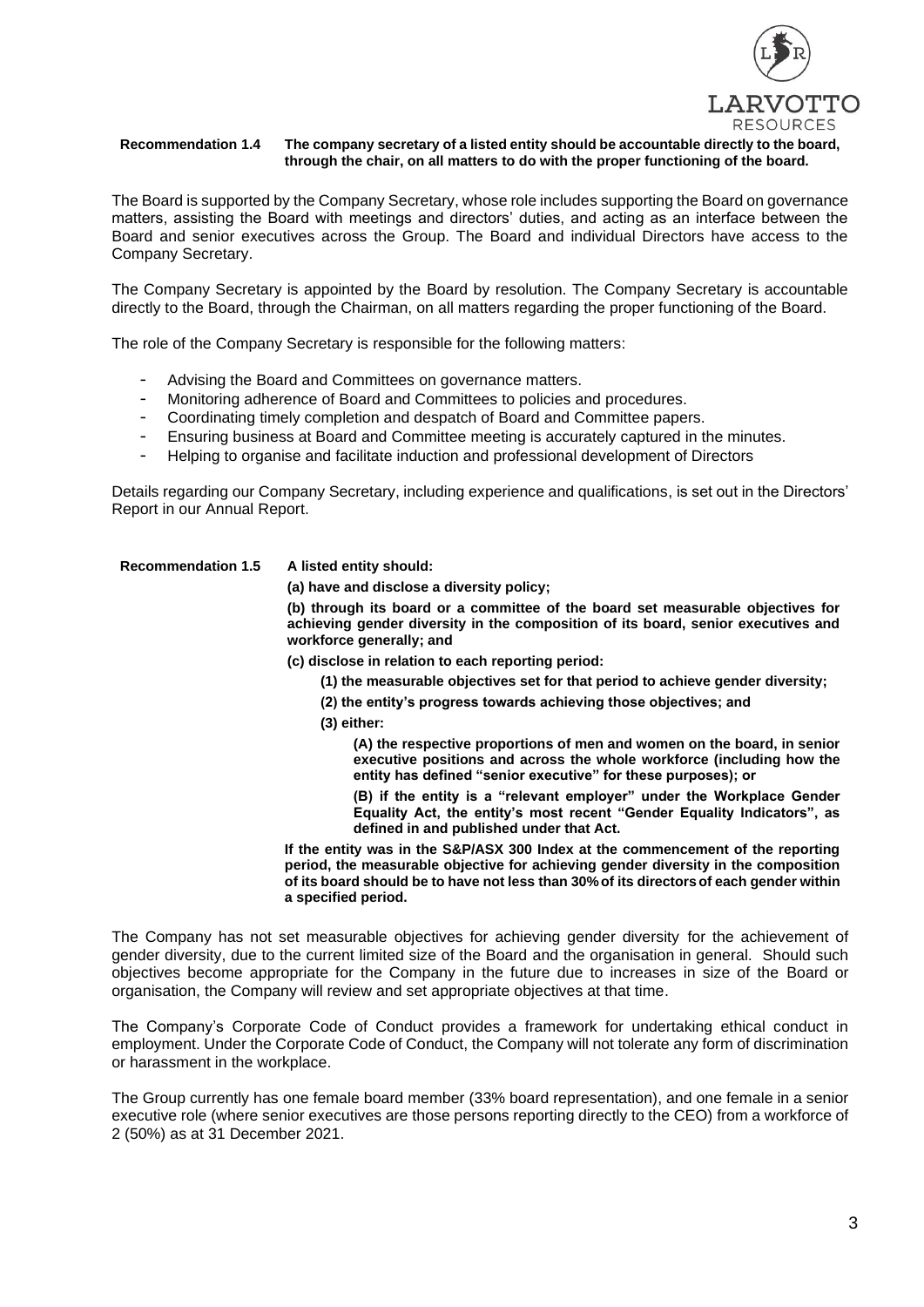

**Recommendation 1.6 A listed entity should:**

**(a) have and disclose a process for periodically evaluating the performance of the board, its committees and individual directors; and**

**(b) disclose for each reporting period whether a performance evaluation has been undertaken in accordance with that process during or in respect of that period**

The Board is committed to formally evaluating its performance, the performance of its committees (if applicable) and individual Directors, as well as the governance processes supporting the Board. The Board does this through an annual assessment process. A review for the financial year ended 31 December 2021 did not take place, however the Company will be initiating this process over the coming year. The process will be led by the Chair and involve:

- self-evaluation and peer review through completing a set of structured questionnaires that include:
	- o Board Performance Review
	- o Director Self-Assessment Review
	- o Director Peer Review
	- o Managing Director Performance Review
	- o Board Independence Criteria
- one-on-one confidential discussion with the Chair; and
- collective review results analysis and discussion.

# **Recommendation 1.7 A listed entity should:**

**(a) have and disclose a process for evaluating the performance of its senior executives at least once every reporting period; and**

**(b) disclose for each reporting period whether a performance evaluation has been undertaken in accordance with that process during or in respect of that period.**

The Board plans to complete this evaluation this through an annual assessment process. The review for the next financial year will be initiated at the beginning of the fiscal year, to be led by the Chair, and evaluated at the end. The process will include collective Board discussions and individual interview conducted by the Chair.

# **PRINCIPLE 2 – STRUCTURE THE BOARD TO BE EFFECTIVE AND ADD VALUE**

**The board of a listed entity should be of an appropriate size and collectively have the skills, commitment and knowledge of the entity and the industry in which it operates, to enable it to discharge its duties effectively and to add value.**

| <b>Recommendation 2.1</b> | The board of a listed entity should:                                                                                                                                                                                                                                                                                                     |
|---------------------------|------------------------------------------------------------------------------------------------------------------------------------------------------------------------------------------------------------------------------------------------------------------------------------------------------------------------------------------|
|                           | (a) have a nomination committee which:                                                                                                                                                                                                                                                                                                   |
|                           | (1) has at least three members, a majority of whom are independent directors;<br>and                                                                                                                                                                                                                                                     |
|                           | (2) is chaired by an independent director, and disclose;                                                                                                                                                                                                                                                                                 |
|                           | (3) the charter of the committee;                                                                                                                                                                                                                                                                                                        |
|                           | (4) the members of the committee; and                                                                                                                                                                                                                                                                                                    |
|                           | (5) as at the end of each reporting period, the number of times the committee met<br>throughout the period and the individual attendances of the members at those<br>meetings; or                                                                                                                                                        |
|                           | (b) if it does not have a nomination committee, disclose that fact and the processes<br>it employs to address board succession issues and to ensure that the board has the<br>appropriate balance of skills, knowledge, experience, independence and diversity to<br>enable it to discharge its duties and responsibilities effectively. |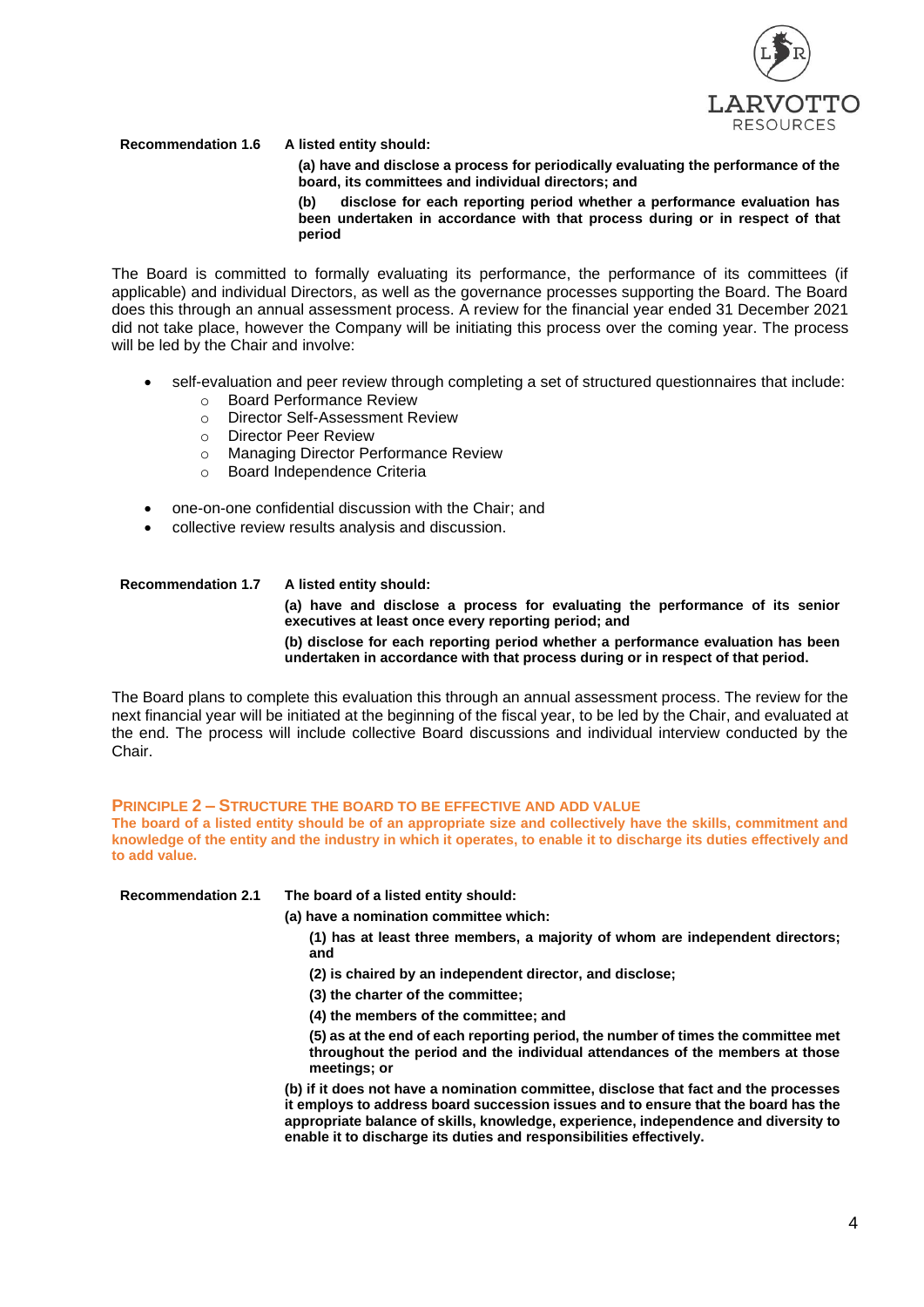

Due to the relatively small size of the Company, and the small number of Board members, the Board has decided not to establish a nomination committee at this time. The Board's view is that it will be able to address Board succession issues and to ensure that the Board has the appropriate balance of skills, knowledge, experience, independence and diversity to enable it to discharge its duties and responsibilities effectively by employing the following processes:

- (a) developing a thorough understanding of the skill and experience requirements of the Board in light of the Company's industry sector, strategy and operations;
- (b) regularly review the Board's skills, experience and knowledge levels by reference to the Board skills matrix and benchmark it against similar organisations (and identify any areas which may need to addressed);
- (c) including these matters in the annual Board calendar;
- (d) maintaining a knowledge base of potential new Board candidates; and
- (e) where necessary, engage external consultants to assess/review the Board's skill base and advise on potential appointees.

A copy of the Nomination and Remuneration Committee Charter, which will form the basis of the Board's oversight in these matters, is available on the Company's website at<https://www.larvottoresources.com/> .

The Company will provide details as to compliance with this Recommendation 2.1 in its future annual reports, including, if applicable, the matters set out in Recommendations 2.1(a)(iv) and (v) or 2.1(b)

# **Recommendation 2.2 A listed entity should have and disclose a board skills matrix setting out the mix of skills that the board currently has or is looking to achieve in its membership.**

The Company has a Board skill matrix setting out the mix of skills and diversity that the Board currently has or is looking to achieve in its membership.

As at the date of this report, the Board is comprised of 3 directors from diverse backgrounds with a range of business experience, skills and attributes. The mix of skills comprised in the current board, and that the Board would look to maintain and build on, include:

- Executive Leadership
- Legal, Governance & Compliance
- Financial Expertise
- Strategic and Commercial Expertise
- Risk Management
- Health, Safety and Environment
- Sales and Marketing
- Business Development
- Mining and Resources
- Processing, technology and Supply Chain
- Capital Raising.

The Board Charter requires the disclosure of each Board member's qualifications and expertise. Full details as to each Director and senior executive's relevant skills and experience are available on the Company's website.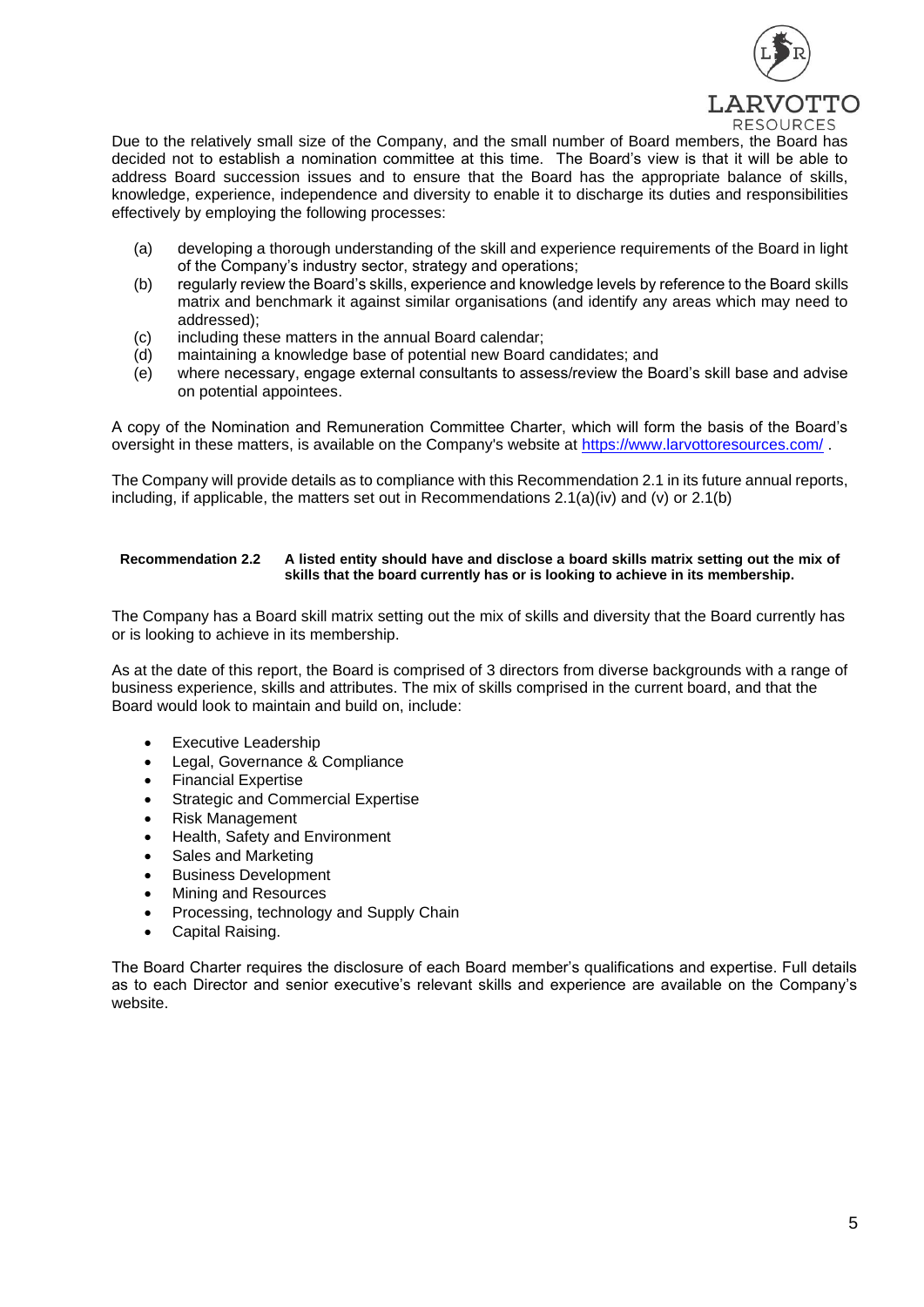

# **Recommendation 2.3 A listed entity should disclose:**

**(a) the names of the directors considered by the board to be independent directors; (b) if a director has an interest, position or relationship of the type described in Box 2.3, but the board is of the opinion that it does not compromise the independence of the director, the nature of the interest, position or relationship in question and an explanation of why the board is of that opinion; and**

**(c) the length of service of each director.**

As at the date of this report Anna Nahajski-Staples and Mark Tomlinson are considered independent, whilst Mr Ron Heeks, as Managing Director and CEO is not considered independent.

| <b>Independent Directors</b>                                             | <b>Date of Appointment</b>              | <b>Length of Service</b>                                        |
|--------------------------------------------------------------------------|-----------------------------------------|-----------------------------------------------------------------|
| Mark Tomlinson<br>Non-Executive Chairman                                 | 2-11-2020                               | 1 year, 3 months (as at March 2022)                             |
| Anna Nahajsk-Staples<br>Non-Executive Director                           | 2-11-2020                               | 1 year, 3 months (as at March 2022)                             |
| <b>Non-Independent Directors</b><br>Ron Heeks<br>Managing Director & CEO | <b>Date of Appointment</b><br>2-11-2020 | <b>Length of Service</b><br>1 year, 3 months (as at March 2022) |

#### **Recommendation 2.4 A majority of the board of a listed entity should be independent directors.**

The majority of Board members are Independent non-executive directors. As per independence assessment provided in the section above. Please refer to Recommendation 2.3 comments above.

#### **Recommendation 2.5 The chair of the board of a listed entity should be an independent director and should not be the same person as the CEO of the entity.**

The Chair and the CEO are not the same person and the Chair is an independent non-executive director. Please refer to the disclosure of the Chair and the CEO names on Recommendation 2.3 above.

#### **Recommendation 2.6 A listed entity should have a program for inducting new directors and for periodically reviewing whether there is a need for existing directors to undertake professional development to maintain the skills and knowledge needed to perform their role as directors effectively.**

All directors, both executive and non-executive, receive written notifications of their appointment and a new director induction pack which details the terms and conditions of their appointment, remuneration (including superannuation contributions), continuous disclosure requirements (including interests in the company), ongoing confidentiality obligations, company policies on when to seek independent professional advice, the Company's indemnity and insurance measures.

The Company continually evaluates new opportunities for Directors to undertake courses to develop and maintain relevant skills and knowledge.

In accordance with the Company's Board Charter, the Company Secretary is responsible for facilitating inductions and professional development of Directors.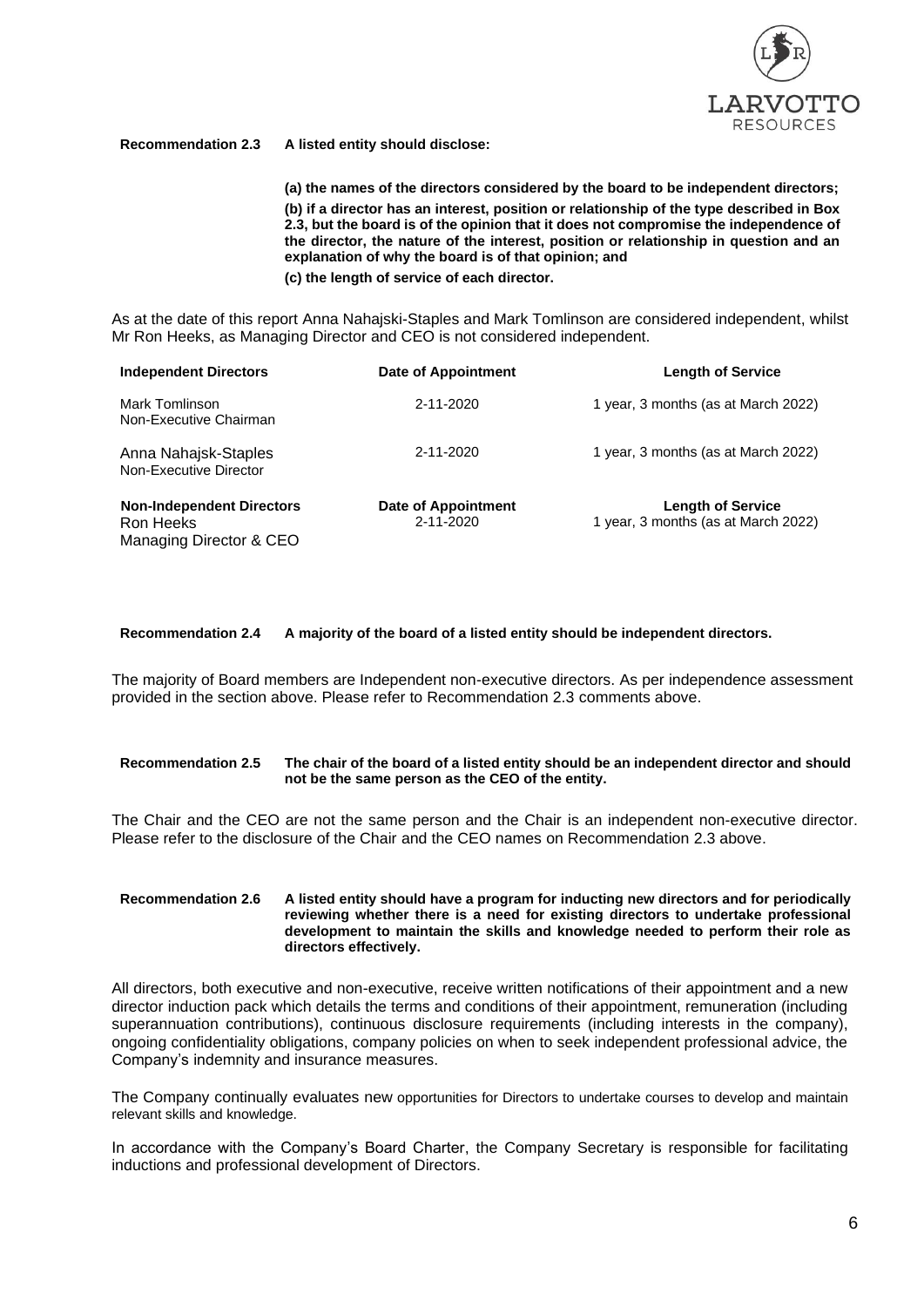

**PRINCIPLE 3 - INSTIL A CULTURE OF ACTING LAWFULLY, ETHICALLY AND RESPONSIBLY A listed entity should instill and continually reinforce a culture across the organisation of acting lawfully, ethically and responsibly.**

**Recommendation 3.1 A listed entity should articulate and disclose its values.**

The values of Larvotto are disclosed in the Company's Code of Conduct, available at <https://www.larvottoresources.com/>

**Recommendation 3.2 A listed entity should: (a) have and disclose a code of conduct for its directors, senior executives and employees; and (b) ensure that the board or a committee of the board is informed of any material breaches of that code.**

Larvotto discloses a summary of its Code of Conduct and also have the code of conduct available in its website. The Board is appraised of any material breaches that may be reported under that policy.

**Recommendation 3.3 A listed entity should: (a) have and disclose a whistleblower policy; and (b) ensure that the board or a committee of the board is informed of any material incidents reported under that policy.**

Larvotto has a Whistleblower Policy which is disclosed in its website and the Board is appraised of any incidents that may be reported under that policy.

**Recommendation 3.4 A listed entity should: (a) have and disclose an anti-bribery and corruption policy; and (b) ensure that the board or a committee of the board is informed of any material breaches of that policy.**

Larvotto has an Anti-bribery and Corruption Policy which is disclosed in its website. The Board is appraised of any material breaches that may be reported under that policy.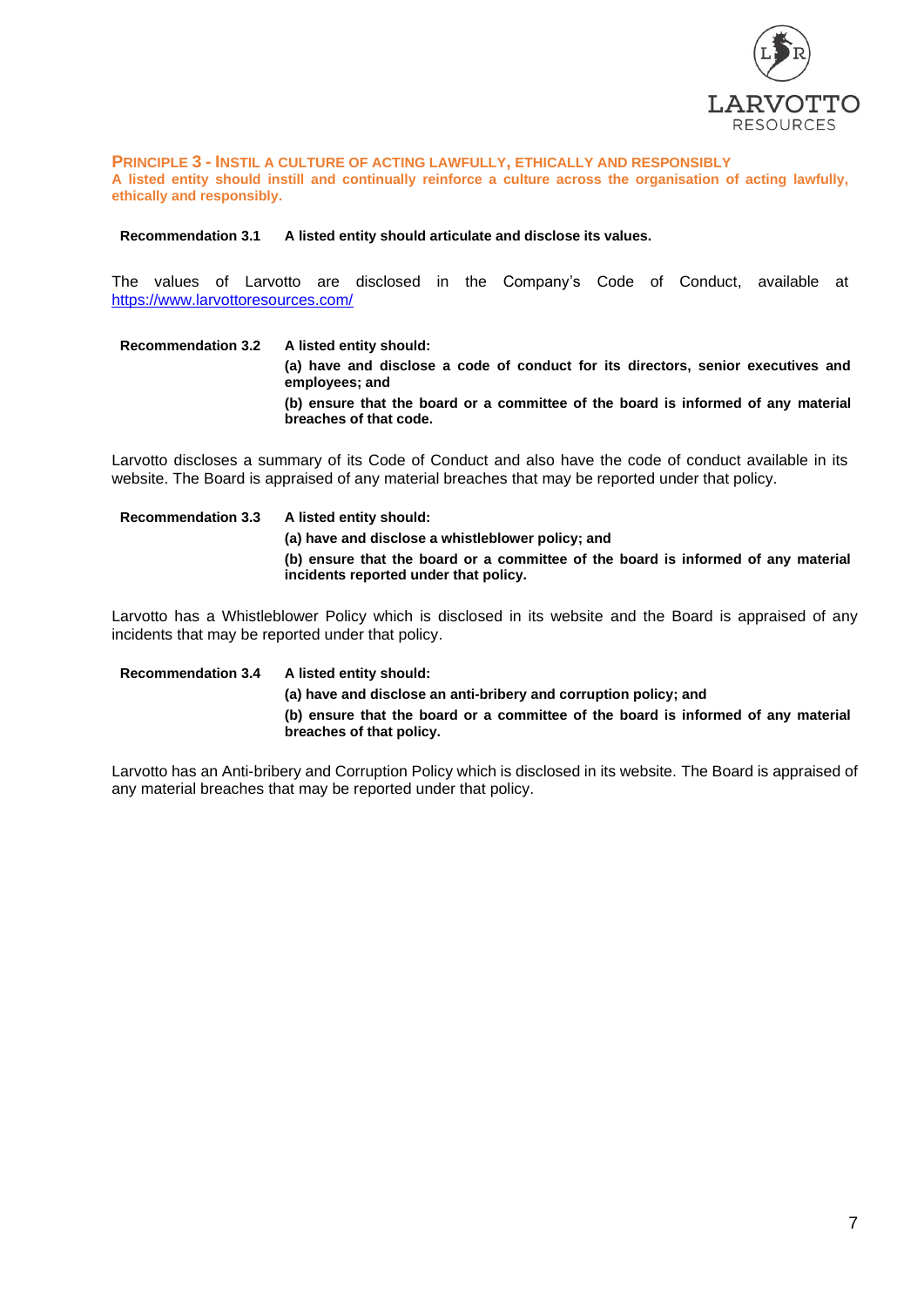

# **PRINCIPLE 4 - SAFEGUARD THE INTEGRITY OF CORPORATE REPORTS**

**A listed entity should have appropriate processes to verify the integrity of its corporate reports.**

**Recommendation 4.1 The board of a listed entity should:**

**(a) have an audit committee which:**

**(1) has at least three members, all of whom are non-executive directors and a majority of whom are independent directors; and**

**(2) is chaired by an independent director, who is not the chair of the board, and disclose:**

**(3) the charter of the committee;**

**(4) the relevant qualifications and experience of the members of the committee; and**

**(5) in relation to each reporting period, the number of times the committee met throughout the period and the individual attendances of the members at those meetings; or**

**(b) if it does not have an audit committee, disclose that fact and the processes it employs that independently verify and safeguard the integrity of its corporate reporting, including the processes for the appointment and removal of the external auditor and the rotation of the audit engagement partner.**

Due to the relatively small size of the Company, and the small number of Board members, the Board has decided not to establish an audit committee at this time. The Board's view is that it will be able to independently verify and safeguard the integrity of its corporate reporting, including the processes for the appointment and removal of the external auditor and the rotation of the audit engagement partner, by employing the following processes:

- (a) developing and maintaining an understanding of the major reporting responsibilities, accounting policies and major risk areas in relation to the Company's accounting and reporting matters;
- (b) requiring management to regularly report on compliance with financial reporting requirements;
- (c) assessing the need for cost-effective controls to support reliable financial reporting and requiring management to report on compliance with those controls;
- (d) meeting on a regular basis, at least twice a year, to review matters in relation to:
	- (i) the external auditor's reviews of the Company's financial reports and supporting systems; and
	- (ii) reviewing of the external auditor's performance, including the audit engagement partner, including independence matters;
- (f) including these matters in the annual Board calendar; and
- (e) where necessary, engaging external consultants with relevant skills and expertise to assist the Board in the above matters.

A copy of the Audit and Risk Committee Charter, which will form the basis of the Board's oversight in these matters, is available on the Company's website at [https://www.larvottoresources.com/.](https://www.larvottoresources.com/)

The Company will provide details as to compliance with this Recommendation 4.1 in its future annual reports, including, if applicable, the matters set out in Recommendations 4.1(a)(iv) and (v) or 4.1(b).

#### **Recommendation 4.2 The board of a listed entity should, before it approves the entity's financial statements for a financial period, receive from its CEO and CFO a declaration that, in their opinion, the financial records of the entity have been properly maintained and that the financial statements comply with the appropriate accounting standards and give a true and fair view of the financial position and performance of the entity and that the opinion has been formed on the basis of a sound system of risk management and internal control which is operating effectively.**

The Managing Director & CEO has provided a Declaration to the Board that, in their opinion, the financial records of the entity have been properly maintained and that the financial statements comply with the appropriate accounting standards and give a true and fair view of the financial position and performance of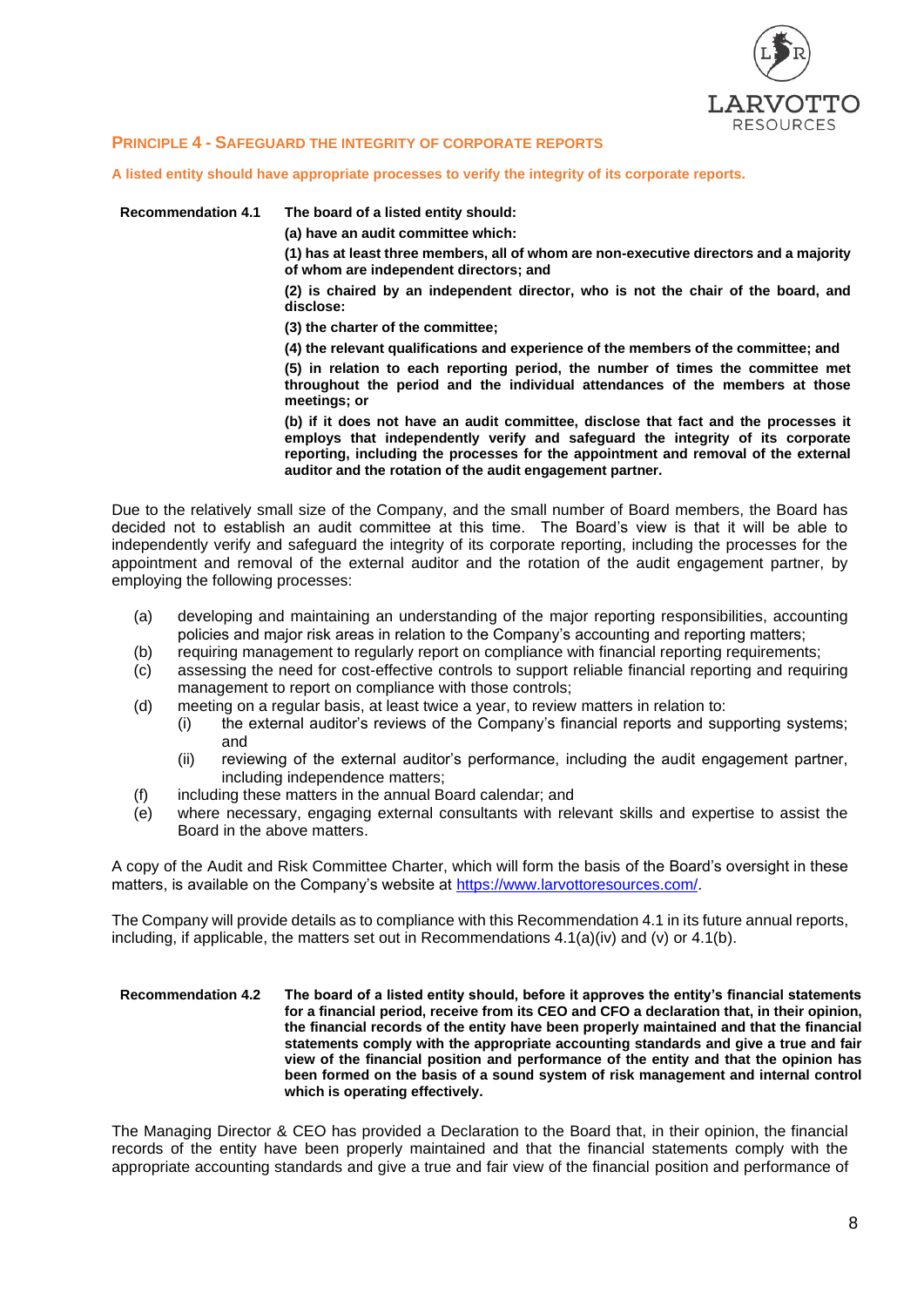

the entity and that the opinion has been formed on the basis of a sound system of risk management and internal control which is operating effectively for the purposes of the Annual Report.

#### **Recommendation 4.3 A listed entity should disclose its process to verify the integrity of any periodic corporate report it releases to the market that is not audited or reviewed by an external auditor.**

It is the Board's responsibility to ensure that an effective internal control framework exists within the entity. This includes internal controls to deal with both the effectiveness and efficiency of significant business processes, the safeguarding of assets, the maintenance of proper accounting records, and the reliability of financial information as well as non-financial considerations such as the benchmarking of operational key performance indicators.

The integrity of any periodic corporate report the Company releases to the market that is not audited or reviewed by an external auditor is reviewed by the Managing Director & CEO and Company Secretary, and ultimately by the Board to verify its integrity before being released.

# **PRINCIPLE 5 - MAKE TIMELY AND BALANCED DISCLOSURE**

**A listed entity should make timely and balanced disclosure of all matters concerning it that a reasonable person would expect to have a material effect on the price or value of its securities.**

### **Recommendation 5.1 A listed entity should have and disclose a written policy for complying with its continuous disclosure obligations under listing rule 3.1.**

We are committed to providing information to shareholders and to the market in a manner that is consistent with the meaning and intention of the ASX Listing Rules and the Corporations Act.

To comply with these obligations, the Board has adopted a Continuous Disclosure Policy, which is available on our website at [https://www.larvottoresources.com/.](https://www.larvottoresources.com/)

The Board has overarching responsibility for compliance with continuous disclosure obligations.

The Board is committed to the promotion of investor confidence by ensuring that trading in the Company's securities takes place in an efficient, competitive and informed market and in compliance with our Securities Trading Policy (as applicable). In accordance with continuous disclosure obligations under the ASX Listing Rules, the Company has procedures in place to ensure that all price sensitive information is identified, reviewed by management and disclosed to the ASX in a timely manner. The Company website includes a link to all information disclosed to the ASX.

#### **Recommendation 5.2 A listed entity should ensure that its board receives copies of all material market announcements promptly after they have been made.**

The Company has set up External notifications so that all board members receive a notification from ASX as soon as an announcement has been released. The Company also circulates all price sensitive announcements to the Board ahead of the release being made.

#### **Recommendation 5.3 A listed entity that gives a new and substantive investor or analyst presentation should release a copy of the presentation materials on the ASX Market Announcements Platform ahead of the presentation.**

The Company discloses these processes in the Company's Continuous Disclosure Policy available on the website at [https://www.larvottoresources.com/.](https://www.larvottoresources.com/)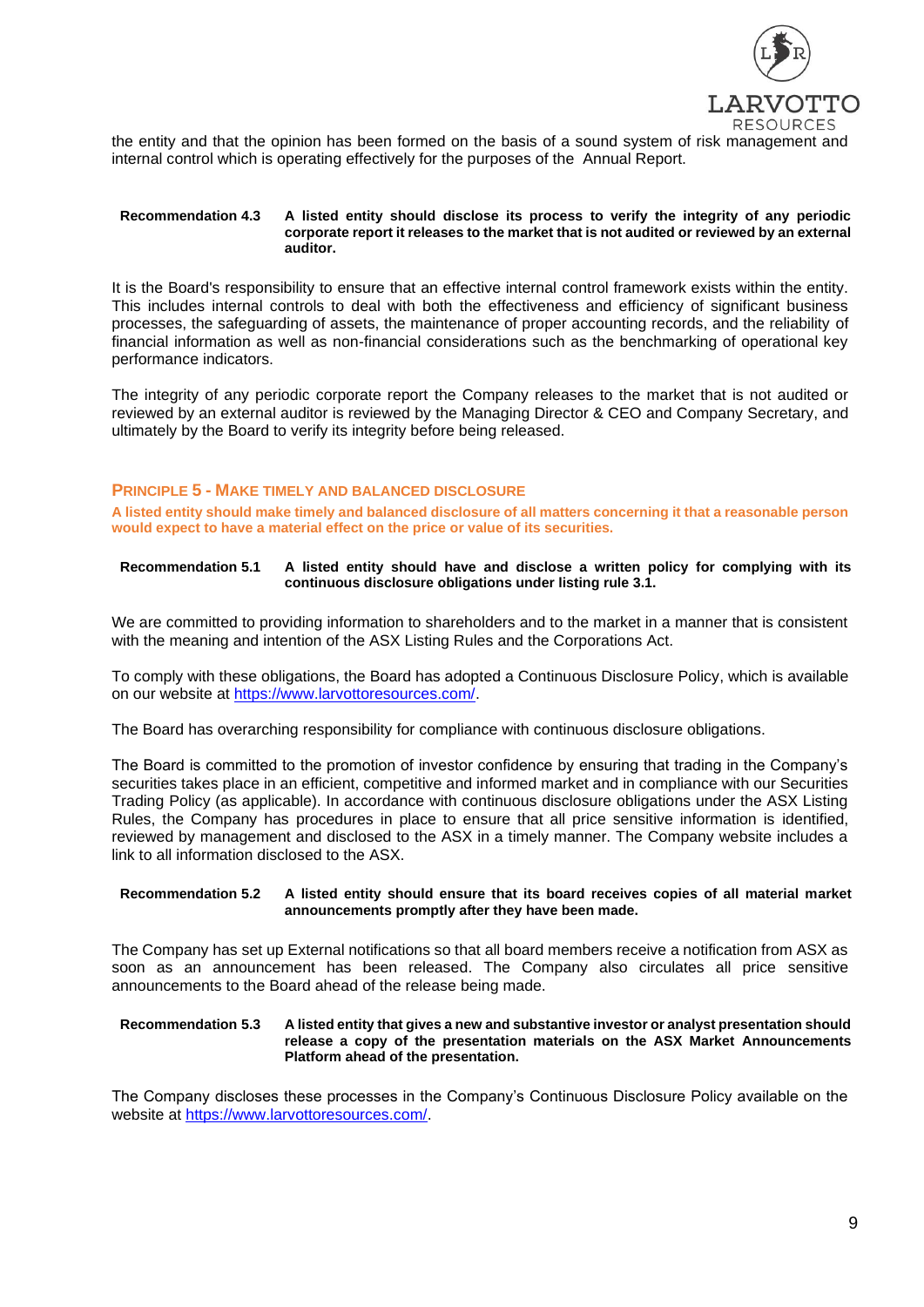

# **PRINCIPLE 6 - RESPECT THE RIGHTS OF SECURITY HOLDERS**

**A listed entity should provide its security holders with appropriate information and facilities to allow them to exercise their rights as security holders effectively.**

#### **Recommendation 6.1 A listed entity should provide information about itself and its governance to investors via its website.**

Information about the Company and its corporate governance policies is available on our website at [https://www.larvottoresources.com/.](https://www.larvottoresources.com/) The Company also maintains a separate investor page on our website to provide shareholders with links to annual and interim reports, ASX announcements, presentations and other key information.

#### **Recommendation 6.2 A listed entity should have an investor relations program that facilitates effective twoway communication with investors**

We endeavour to communicate with shareholders and other stakeholders in an open, regular and timely manner so that the market has sufficient information to make informed investment decisions. The Company has adopted a Shareholder Communications Policy which aims to promote and facilitate effective two-way communication with investors. The Strategy outlines a range of ways in which information is communicated to shareholders and is available on the Company's website<https://www.larvottoresources.com/>.

# **Recommendation 6.3 A listed entity should disclose how it facilitates and encourages participation at meetings of security holders.**

The Board encourages full participation of shareholders at the Annual General Meeting (AGM), to ensure a high level of accountability and identification with the Company's strategy and goals.

Prior to the AGM the Company issues a Notice of Meeting, Explanatory Statement and Proxy Form to provide all the information that is relevant to shareholders in making decisions on matters to be voted on at the meeting. Shareholders may elect to receive communications by post.

Details regarding the timing and location of the Company's General Meetings or Annual General Meeting are disclosed to the ASX in advance to encourage attendance by shareholders.

Time is also set aside at the AGM for the Board to respond to any shareholder queries.

The Company will ensure that appropriate technology is used to facilitate the participation of shareholders at such meetings and that meetings will be held at a reasonable time and place. Shareholders who are unable to attend meetings may ask questions or provide comments ahead of meetings.

#### **Recommendation 6.4 A listed entity should ensure that all substantive resolutions at a meeting of security holders are decided by a poll rather than by a show of hands.**

The Company will conduct all voting processes through a poll rather than a show of hands.

# **Recommendation 6.5 A listed entity should give security holders the option to receive communications from, and send communications to, the entity and its security registry electronically.**

The Company's share registry is able to provide the security holder the option to receive communications from, and send communications to, the entity and its security registry electronically.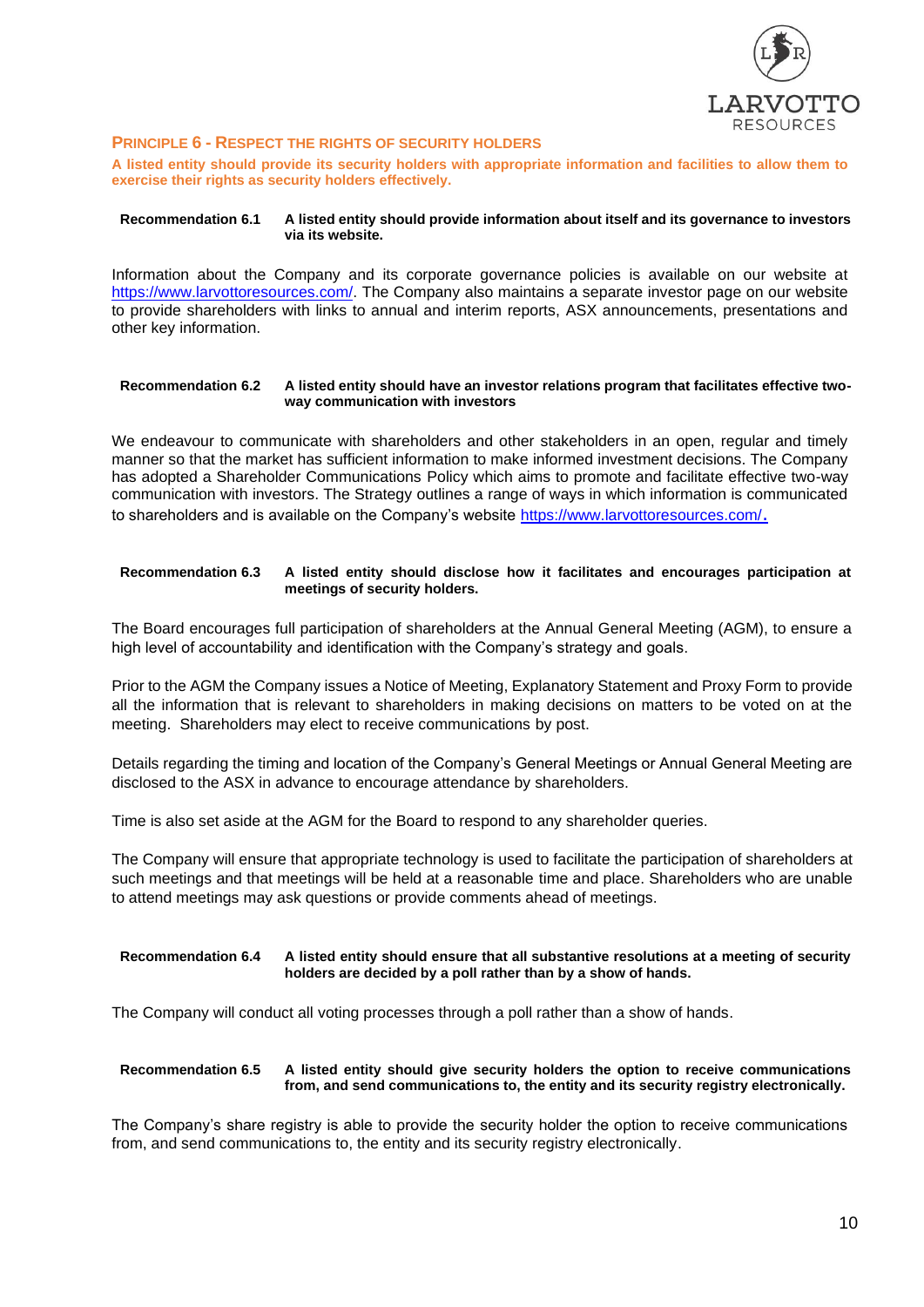

# **PRINCIPLE 7 - RESPECT THE RIGHTS OF SECURITY HOLDERS**

# **Recognise and manage risk**

**A listed entity should establish a sound risk management framework and periodically review the effectiveness of that framework.**

| <b>Recommendation 7.1</b> | The board of a listed entity should:                                                                                                                                              |
|---------------------------|-----------------------------------------------------------------------------------------------------------------------------------------------------------------------------------|
|                           | (a) have a committee or committees to oversee risk, each of which:                                                                                                                |
|                           | (1) has at least three members, a majority of whom are independent directors; and                                                                                                 |
|                           | (2) is chaired by an independent director, and disclose:                                                                                                                          |
|                           | (3) the charter of the committee;                                                                                                                                                 |
|                           | (4) the members of the committee; and                                                                                                                                             |
|                           | (5) as at the end of each reporting period, the number of times the committee met<br>throughout the period and the individual attendances of the members at those<br>meetings; or |

**(b) if it does not have a risk committee or committees that satisfy (a) above, disclose that fact and the processes it employs for overseeing the entity's risk management framework.**

Due to the relatively small size of the Company, and the small number of Board members, the Board has decided not to establish a risk committee at this time. The Board's view is that it will be able to oversee the Company's risk management framework by employing the following processes:

- (a) developing and maintaining an understanding of the major risk areas in relation to the Company's activities, operations and responsibilities;
- (b) developing a formal risk management program, tailored to the Company's activities and risk profile which identifies risks and documents procedures to manage them in accordance with the Company's risk appetite;
- (c) within the risk management program, directing management to develop, implement and carry out appropriate risk management policies and procedures, and to report regularly to the Board on these matters;
- (d) requiring management implement an appropriate insurance program for the Company and regularly report to the Board on this matter:
- (g) including these matters in the annual Board calendar;
- (e) where necessary, engaging external consultants with relevant skills and expertise to assist the Board in the above matters.

A copy of the Audit and Risk Committee Charter, which will form the basis of the Board's oversight in these matters, is available on the Company's website at [https://www.larvottoresources.com/.](https://www.larvottoresources.com/)

The Company will provide details as to compliance with this Recommendation 7.1 in its future annual reports, including, if applicable, the matters set out in Recommendations  $7.1(a)(iv)$  and  $(v)$  or  $7.1(b)$ .

| <b>Recommendation 7.2</b> | The board or a committee of the board should:                                                                                                                                                                         |
|---------------------------|-----------------------------------------------------------------------------------------------------------------------------------------------------------------------------------------------------------------------|
|                           | (a) review the entity's risk management framework at least annually to satisfy itself<br>that it continues to be sound and that the entity is operating with due regard to the<br>risk appetite set by the board; and |
|                           | (b) disclose, in relation to each reporting period, whether such a review has taken<br>place.                                                                                                                         |

The Group's risk management framework is supported by the Board of directors and the management team. The Board is responsible for approving and reviewing the Company's risk management strategy. Management are responsible for monitoring that appropriate processes and controls are in place to effectively and efficiently manage risk.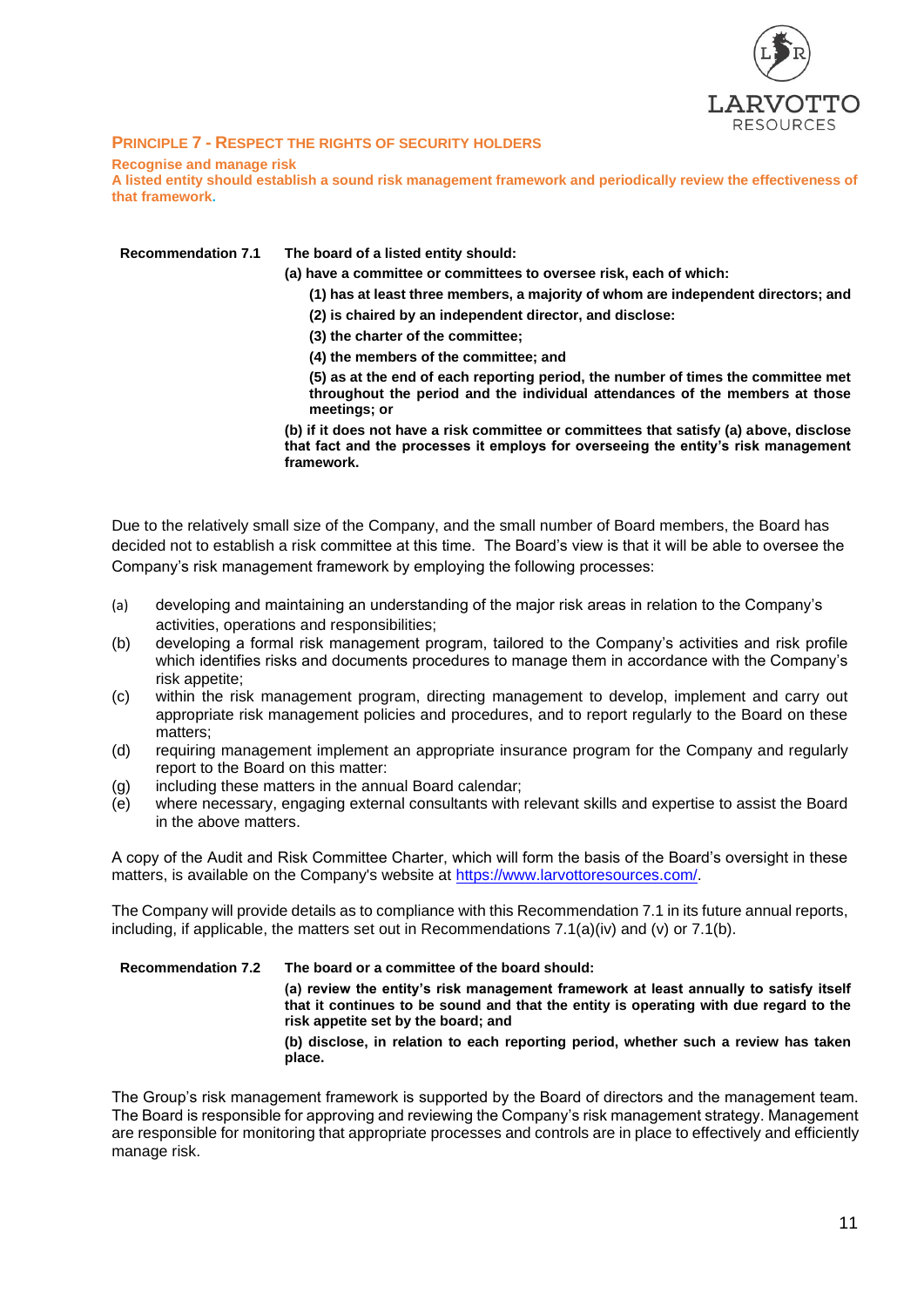

The Company will regularly undertake reviews of its risk management framework to establish an effective and efficient system for:

- (i) identifying, assessing, monitoring and managing risk; and
- (ii) disclosing any material change to the Company's risk profile.

An assessment of the Company's risk management framework will be undertaken and reviewed by the Board, covering all aspects of the business from operational level through to strategic level risks. The Chief Executive Officer has been delegated the task of implementing internal controls to identify and manage risks for which the Board provides oversight. The Company will at least annually undertakes a systematic review of its risks, controls and procedures to ensure they are effective and maintain contemporary practice. The Company has will undertake its first review during the upcoming year.

# **Recommendation 7.3 A listed entity should disclose: (a) if it has an internal audit function, how the function is structured and what role it performs; or (b) if it does not have an internal audit function, that fact and the processes it employs for evaluating and continually improving the effectiveness of its governance, risk management and internal control processes.**

Due to the current size of the Company, and taking into account cost/benefit considerations, the Board does not currently consider it necessary to have an internal audit function. The Audit and Risk Committee Charter requires the Committee (or in its absence the Board) to oversee the evaluation and continual improvement of the effectiveness of the Company's risk management and internal control processes. The Committee (or in its absence the Board) will achieve this objective by closely monitoring these areas and will require management to review and report on risk and internal control areas. The Committee (or in its absence the Board) may consider the use of external resources to assist as required.

The Board considers these departures from the ASX Recommendation are justified given the maturity of the Company and the need to preserve funds as an early-stage business. If in future an internal audit function is warranted, then the Board will give due regard to the Recommendations and the establishment of an internal audit function.

### **Recommendation 7.4 A listed entity should disclose whether it has any material exposure to economic**, **environmental or social sustainability risks and, if it does, how it manages or intends to manage those risks.**

The Company is not subject to any particular or significant single economic, environmental and social sustainability risk. The Company is subject to a range of general economic risks, including macroeconomic risks, government policy, general business conditions, changes in technology and many other factors.

The risks considered material to the business are outlined within the Company's Prospectus as lodged with ASX on 2 December 2021, along with how the Company manages these risks. .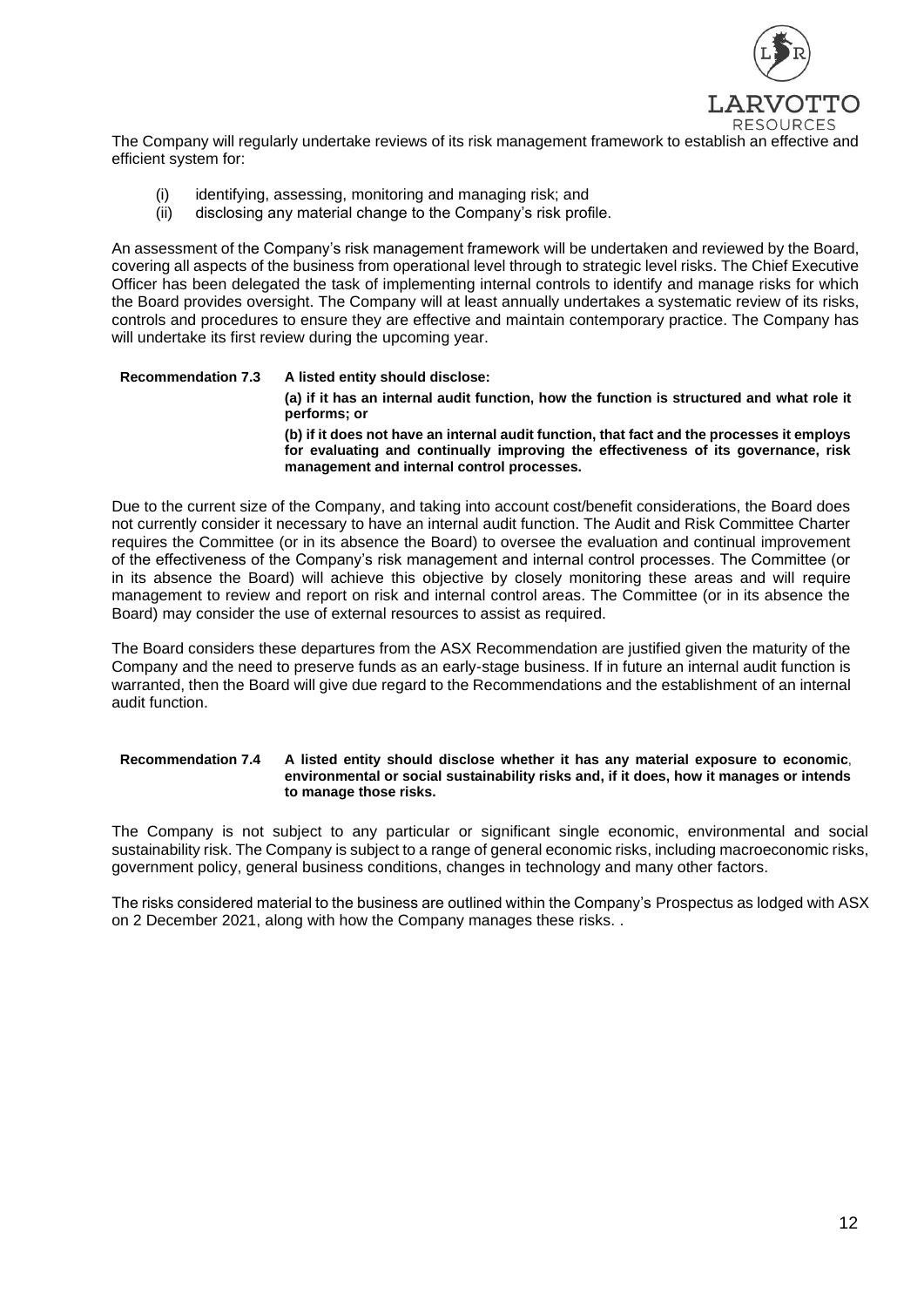

# **PRINCIPLE 8 - REMUNERATE FAIRLY AND RESPONSIBLY**

**A listed entity should pay director remuneration sufficient to attract and retain high quality directors and design its executive remuneration to attract, retain and motivate high quality senior executives and to align their interests with the creation of value for security holders and with the entity's values and risk appetite.**

**Recommendation 8.1 The board of a listed entity should:**

**(a) have a remuneration committee which:**

- **(1) has at least three members, a majority of whom are independent directors; and**
- **(2) is chaired by an independent director,**
- **and disclose:**

**(3) the charter of the committee;**

**(4) the members of the committee; and**

**(5) as at the end of each reporting period, the number of times the committee met throughout the period and the individual attendances of the members at those meetings; or**

**(b) if it does not have a remuneration committee, disclose that fact and the processes it employs for setting the level and composition of remuneration for directors and senior executives and ensuring that such remuneration is appropriate and not excessive.**

Due to the relatively small size of the Company, and the small number of Board members, the Board has decided not to establish a remuneration committee at this time. The Board's view is that it will be able to address remuneration issues, including the setting of the level and composition of remuneration for Directors and senior executives and ensuring that such remuneration is appropriate and not excessive, by employing the following processes:

- (a) regularly reviewing Board and senior executive remuneration levels, including share-based payments;
- (b) regularly benchmarking Board and senior executive remuneration levels against comparative companies in the exploration sector, and the broader ASX listed companies sector;
- (h) including these matters in the annual Board calendar;
- (c) ensuring that an executive Director is not present during consideration of that particular executive Director's remuneration; and
- (d) where necessary, engaging external consultants with relevant skills and expertise to assist the Board in the above matters.

A copy of the Nomination and Remuneration Committee Charter, which will form the basis of the Board's oversight in these matters, is available on the Company's website at [https://www.larvottoresources.com/.](https://www.larvottoresources.com/)

The Company will provide details as to compliance with this Recommendation 8.1 in its future annual reports, including, if applicable, the matters set out in Recommendations  $8.1(a)(iv)$  and  $(v)$ .

#### **Recommendation 8.2 A listed entity should separately disclose its policies and practices regarding the remuneration of non-executive directors and the remuneration of executive directors and other senior executives.**

Details of the Company's remuneration practices for its Directors and senior executives are disclosed in the Remuneration Report in the Company's Annual Report.

#### **Recommendation 8.3 A listed entity which has an equity-based remuneration scheme should:**

**(a) have a policy on whether participants are permitted to enter into transactions (whether through the use of derivatives or otherwise) which limit the economic risk of participating in the scheme; and**

**(b) disclose that policy or a summary of it.**